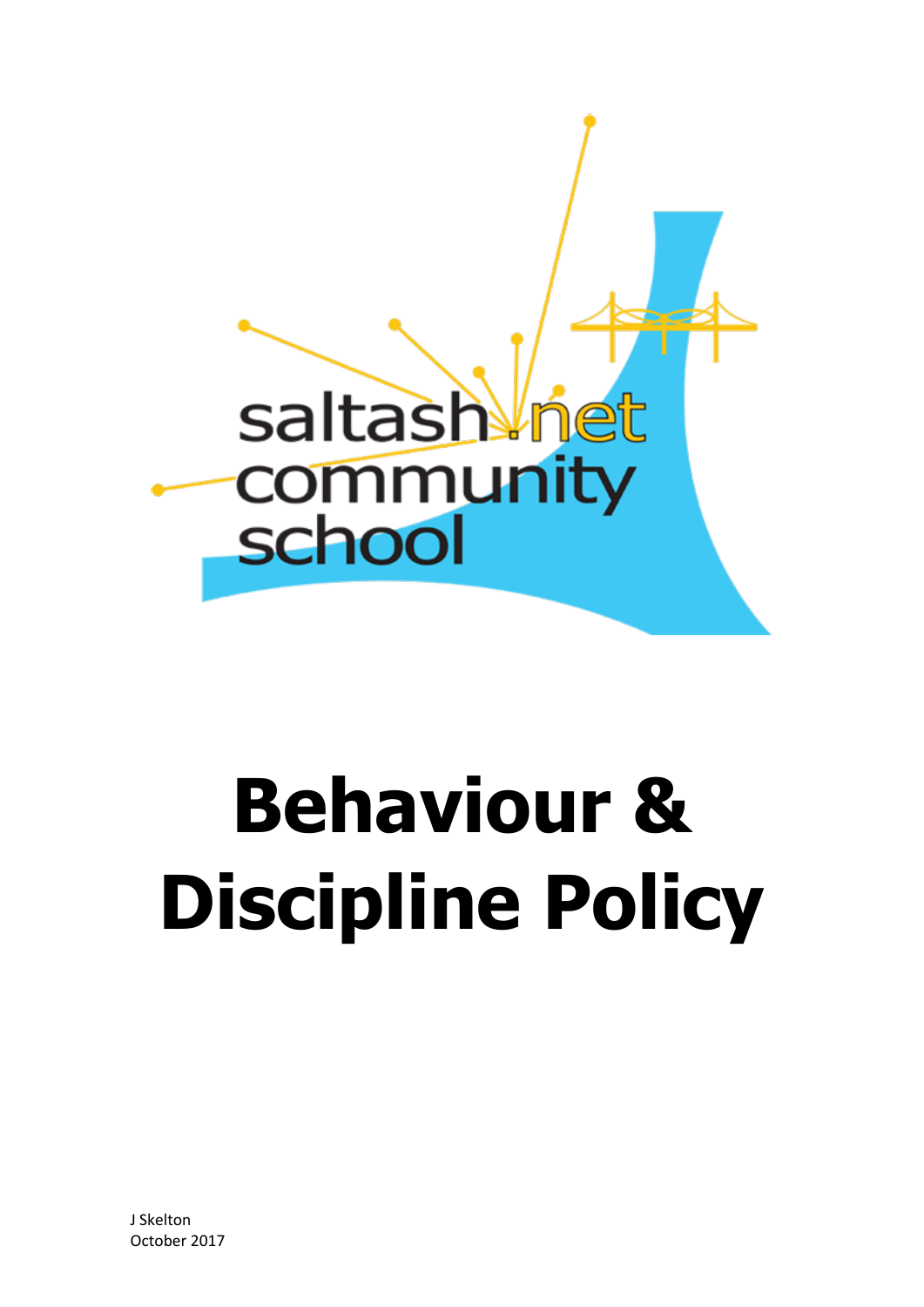**saltash.net** community school is committed to ensuring that all pupils are able to thrive and develop in a safe learning environment and so reach their full academic potential. This is achieved through a learning environment with high behaviour expectations. **saltash.net** is a calm but vibrant, purposeful learning community and all students and staff are committed to the highest standards of behaviour for learning. We do this through our basic philosophy of L.E.A.R.N.

- L Listen to teachers and others and do not talk when someone else is talking
- E Enter the school and classroom on time, with the correct equipment, ready to learn.
- $A -$  Aim to produce work of the highest standard at all times.
- R Respect the rights of others; do not disrupt their learning or their enjoyment of life.
- N Never have anything but your best presentation in books; underlined, titled and dated.

### **Aims**

- To ensure that all pupils consider the impact of their actions on the school community.
- To enforce a fair and consistent approach to promoting positive behaviour for learning.
- To ensure that staff, students and parents are aware of our policy and their role in ensuring we achieve the highest standards of behaviour.
- To promote the school values of pride, passion and perseverance, which ensure we continue to move forward as an effective community.

It is important that we act consistently as a staff in relation to what we expect of students and what we expect of staff. It is also important that we inform and involve parents/carers at the earliest opportunity.

## **Role of Headteacher**

- To ensure the highest standards of behaviour are enforced and maintained.
- To actively promote positive behaviour for learning.
- To praise and reward students and conversely apply sanctions as appropriate.
- To ensure staff model exemplary behaviour and are positive role models for the students.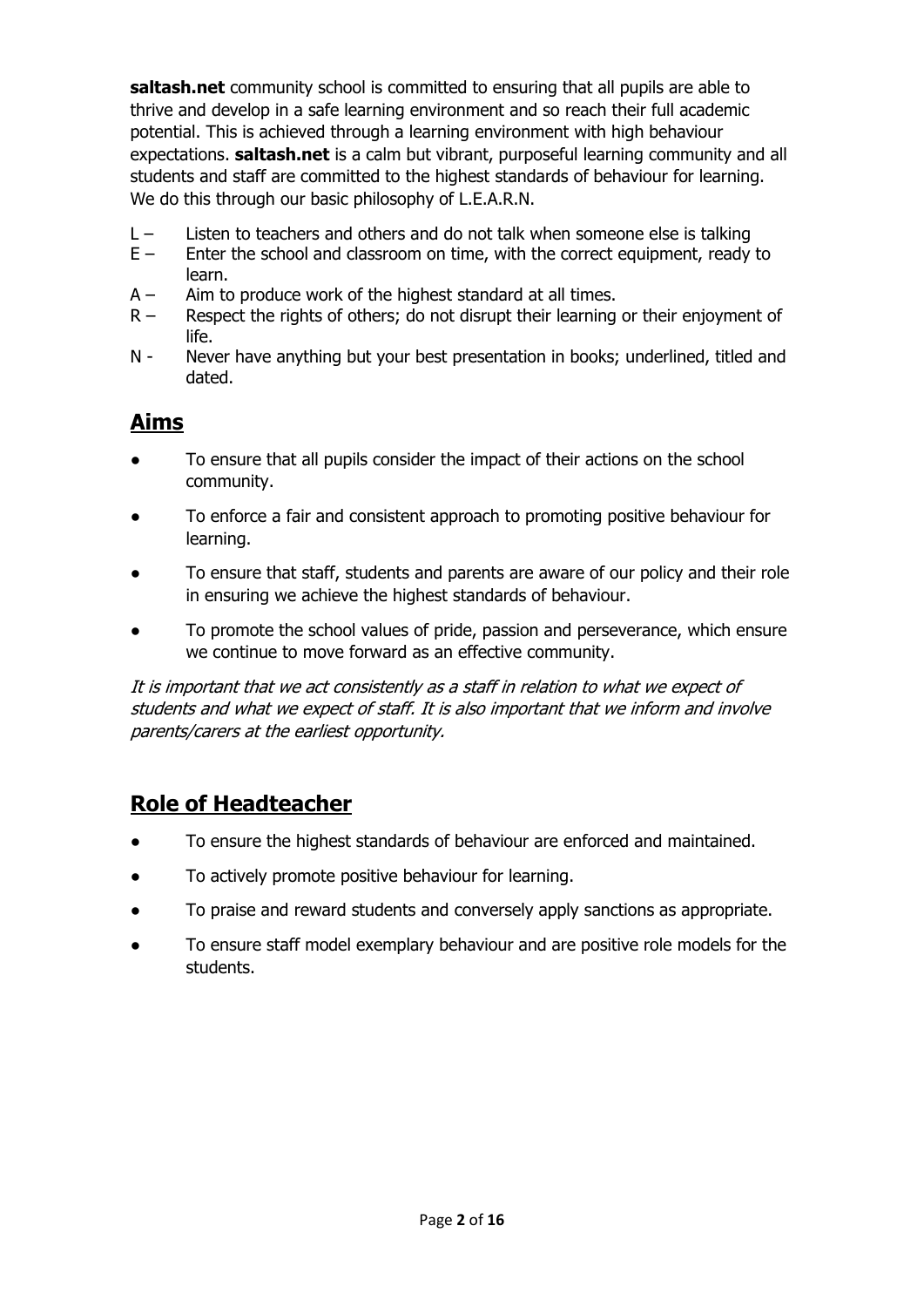## **Pastoral Deputy Head**

- To devise, implement and review the behavioural policies and practice of saltash.net community school.
- To ensure the highest standards of behaviour through praise, reward and sanctions as appropriate.
- To oversee all behavioural incidents.
- To liaise with external agencies as appropriate.
- To provide CPD as appropriate.
- To support and develop the pastoral team to ensure they are effective and consistent in delivering positive behaviour for learning.
- To support and work with parents to support students.
- To authorise any and all exclusions to ensure consistency of approach

## **Senior Pastoral Lead**

- To act as a first point of escalation and advice for Heads of Year on issues of behaviour, reward and sanction.
- To collate and look at root cause for behavioural incidents in the school.
- To liaise with parents and external agencies as appropriate.
- To work with the SENDCo to ensure needs of all students are met.
- To promote positive behaviour for learning across the Key Stages.

## **Heads of Year**

- To promote positive behaviour for learning across the year group.
- To praise, reward and sanction as appropriate.
- To develop positive relationships with parents.
- To liaise with SENDCo to ensure all pupil needs are addressed.
- To liaise with outside agencies as appropriate.
- To provide CPD to year teams as appropriate.
- To lead assemblies/activities for their year group which enforce positive behaviour for learning.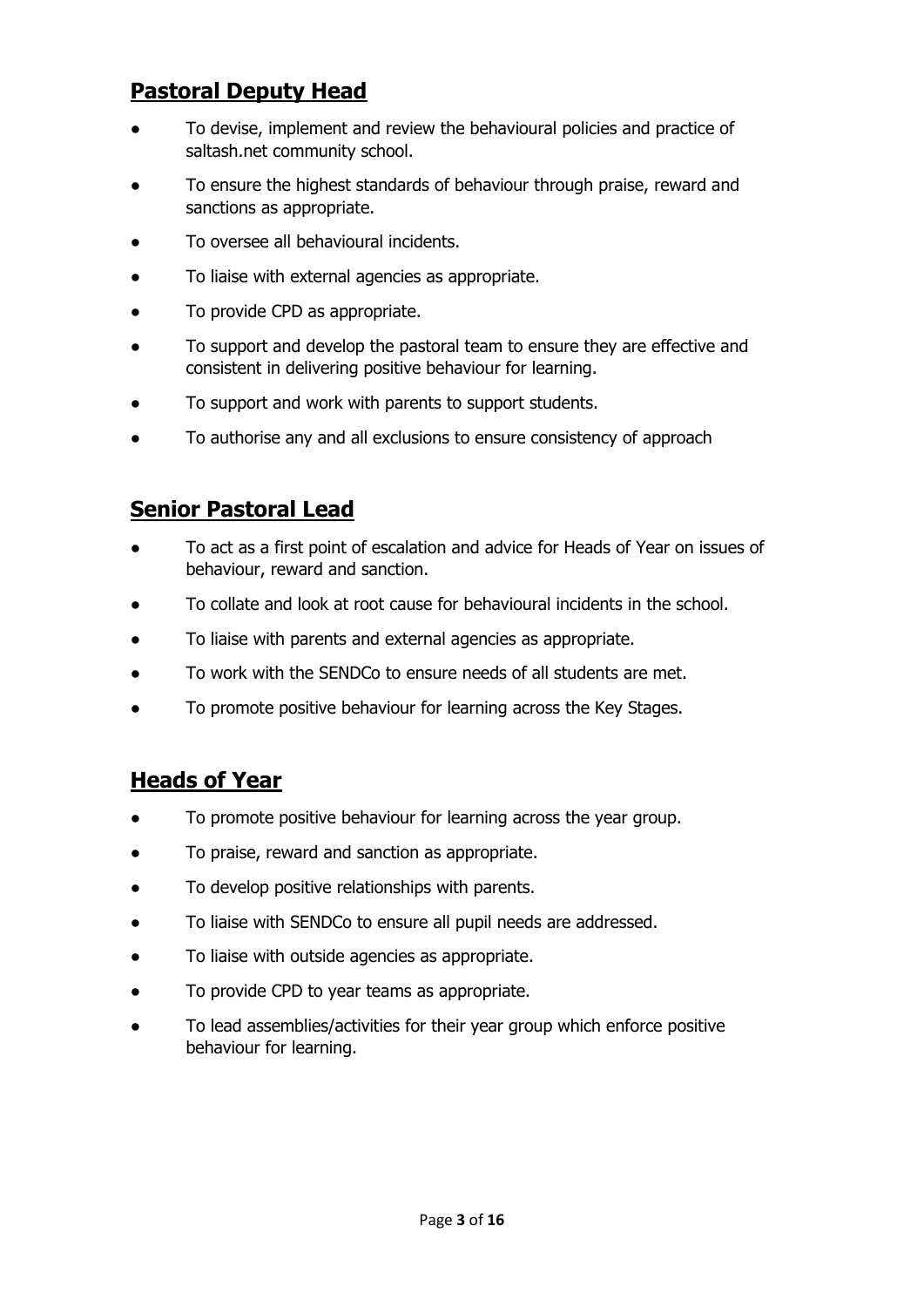## **Assistant Heads of Year**

- To support the Heads of Year in supporting and managing positive behaviours
- To act as 'parking attendants' if students need to be removed from a class and if no other arrangement is suitable
- To deliver Thrive support as applicable
- To be available at unstructured times to support student behaviour
- To be a first responder to parental enquiries around behaviour if the relevant teacher is unavailable.

## **Internal Exclusion Co-ordinator**

- To oversee and manage the Internal Exclusion (I.E).
- To liaise with parents regarding students that are placed into Internal Exclusion (I.E).
- To coordinate appropriate work to be completed by students during their placement in the Internal Exclusion (I.E).
- To support staff with creating and promoting a culture of positive behaviour across all Key Stages.
- To manage post internal exclusion reintegrations and to monitor student behaviour after any internal exclusions.
- To submit behavioural referrals to the Intervention Panel and to liaise with external agencies as appropriate.
- To provide CPD as appropriate.
- To support the pastoral team in delivering effective and consistent positive behaviour for learning.

## **Curriculum Leaders**

- To be the first port of call for behaviour issues related to subject area.
- To ensure that behaviour is a set agenda item at departmental meetings.
- To ensure that syllabus and scheme of work accommodates a differentiated approach to learning.
- To discuss good practice in terms of classroom management with team.
- To discuss corridor monitoring and ensure that department members have a visual presence in the corridor during lesson changeovers. Decide on consistent approach of lining up outside room.
- To give support to staff having difficulty with individual classes to complement induction programme.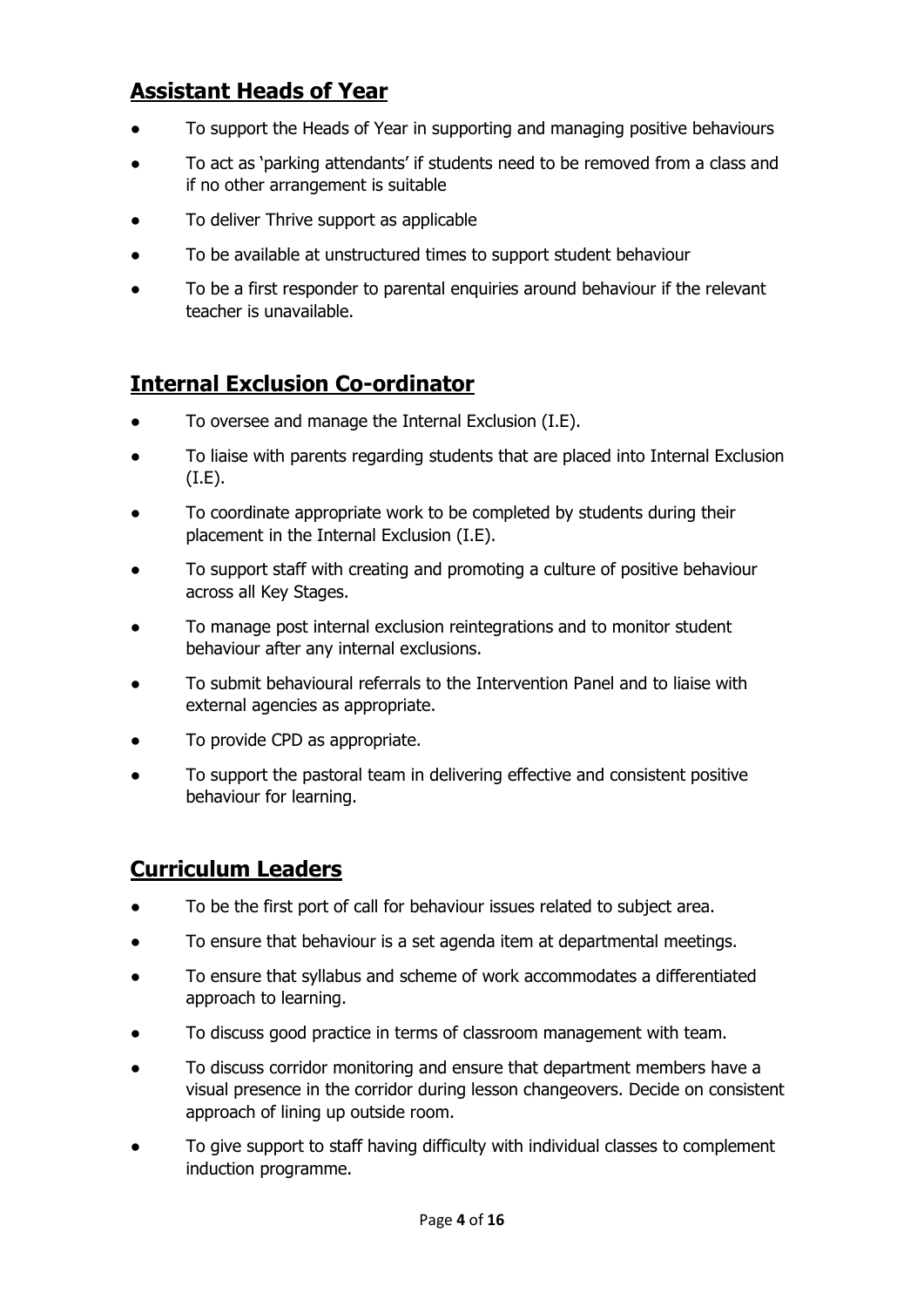- To co-ordinate departmental detentions and oversee reporting of these (or any necessary escalation) to Heads of Year.
- To design a 'parking' timetable within their department to enable students to be sent to other teachers within the department.

## **SENDCo**

- To ensure the social, emotional and mental health needs for students with SEND are effectively developed.
- To ensure appropriate CPD for staff to address the needs of SEND students to develop positive behaviour for learning.
- To liaise with outside agencies as appropriate.
- To ensure effective communication with parents.
- To provide teaching staff with strategies to support learning with the specific SEND students they teach.

## **All Staff**

- To be confident in enforcing the Behaviour Policy of saltash.net and use the appropriate sanctions in line with this policy.
- To be consistent in implementing all expectations (students and staff) and in applying rewards and sanctions.
- To deliver lessons that are well prepared and where students are provided with appropriate and differentiated activities.
- To ensure that the physical well-being and safety of students is protected.
- To provide a good role model particularly in terms of punctuality to school and lessons, attendance and appropriate dress.
- To treat students with courtesy and respect
- To praise good work and behaviour whenever possible.
- To promote positive attitude to learning through positive reinforcement and rewards.
- To inform parents and Heads of Year of any behavioural concerns.
- To apply sanctions fairly and consistently in line with school's policy.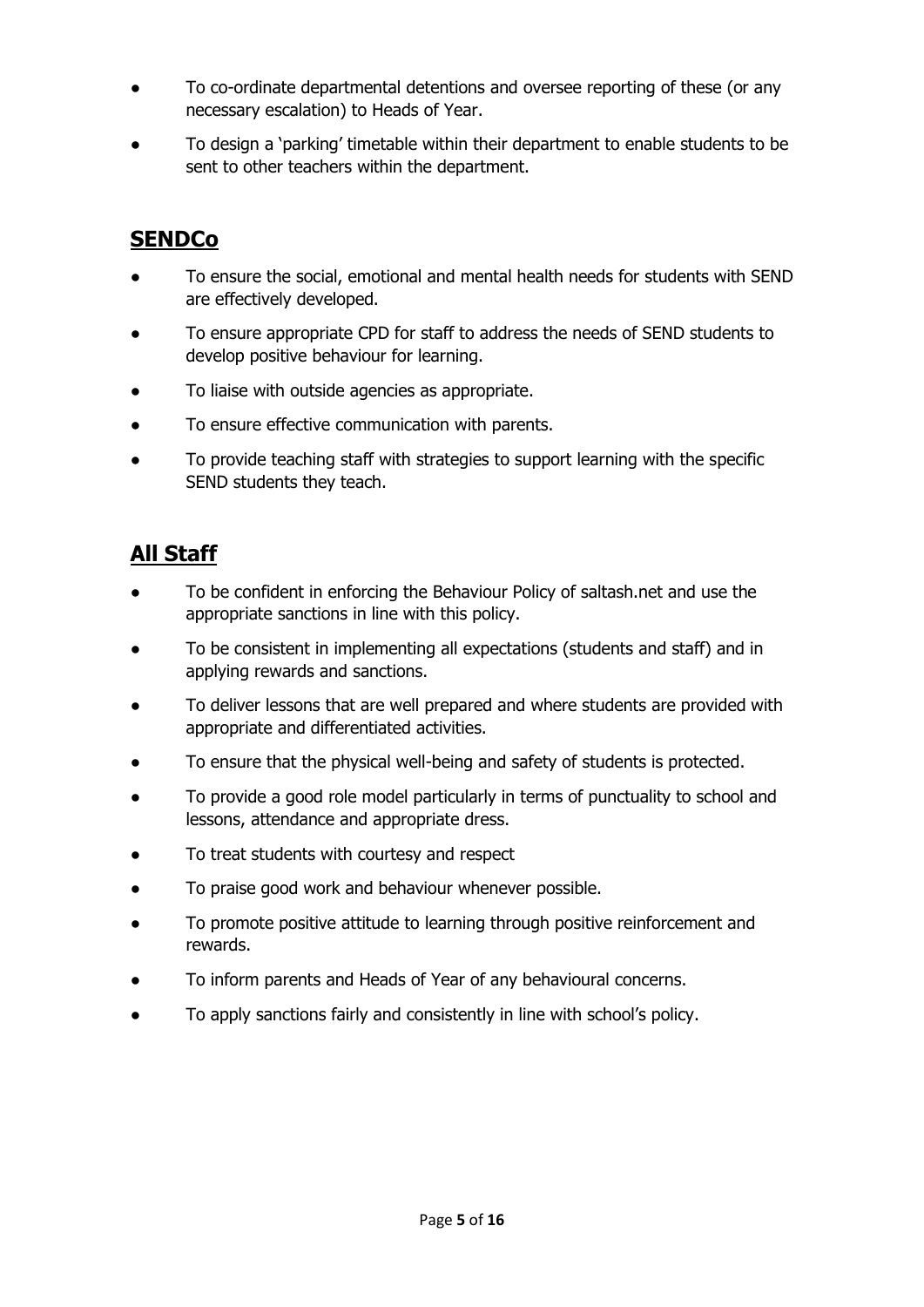## **Students**

- To demonstrate positive behaviour inside/outside of lessons and on the journey to and from school.
- To act as excellent ambassadors for saltash.net at all times.
- Older students are to be positive role models for younger students.
- To aspire to be a true 'TOP LEARNer', not just a student who attends saltash.net.
- To abide by School rules and understand that top LEARNers will:
	- $\triangleright$  Sit up, sit forward and show they are ready to LEARN
	- $\triangleright$  Listen hard to instructions to help them LEARN
	- $\triangleright$  Produce the best work they can, every time to assist their LEARNing
	- $\triangleright$  Respect others so that everyone has the best opportunity to LEARN
	- $\triangleright$  Help the LEARNing of others when asked
	- $\triangleright$  Present work neatly and clearly so that LEARNing is consistent and cemented
	- > ACHIEVE!
- To complete a student survey each half term. This is confidential and provides students with the opportunity to share any concerns they have with regards to a range of issues, such as bullying or teaching and learning concerns.
- To adhere to the Home School Agreement that was agreed when all students started at saltash.net.

## **Parents**

- To be familiar with the saltash.net's behaviour policy.
- To communicate immediately with the school if they have any concerns.
- To reinforce positive behaviour for learning with their children
- To ensure that their children adhere to our school rules and to support school if there is a behavioural issue.
- To adhere to the Home School Agreement that was agreed when all students started at saltash.net.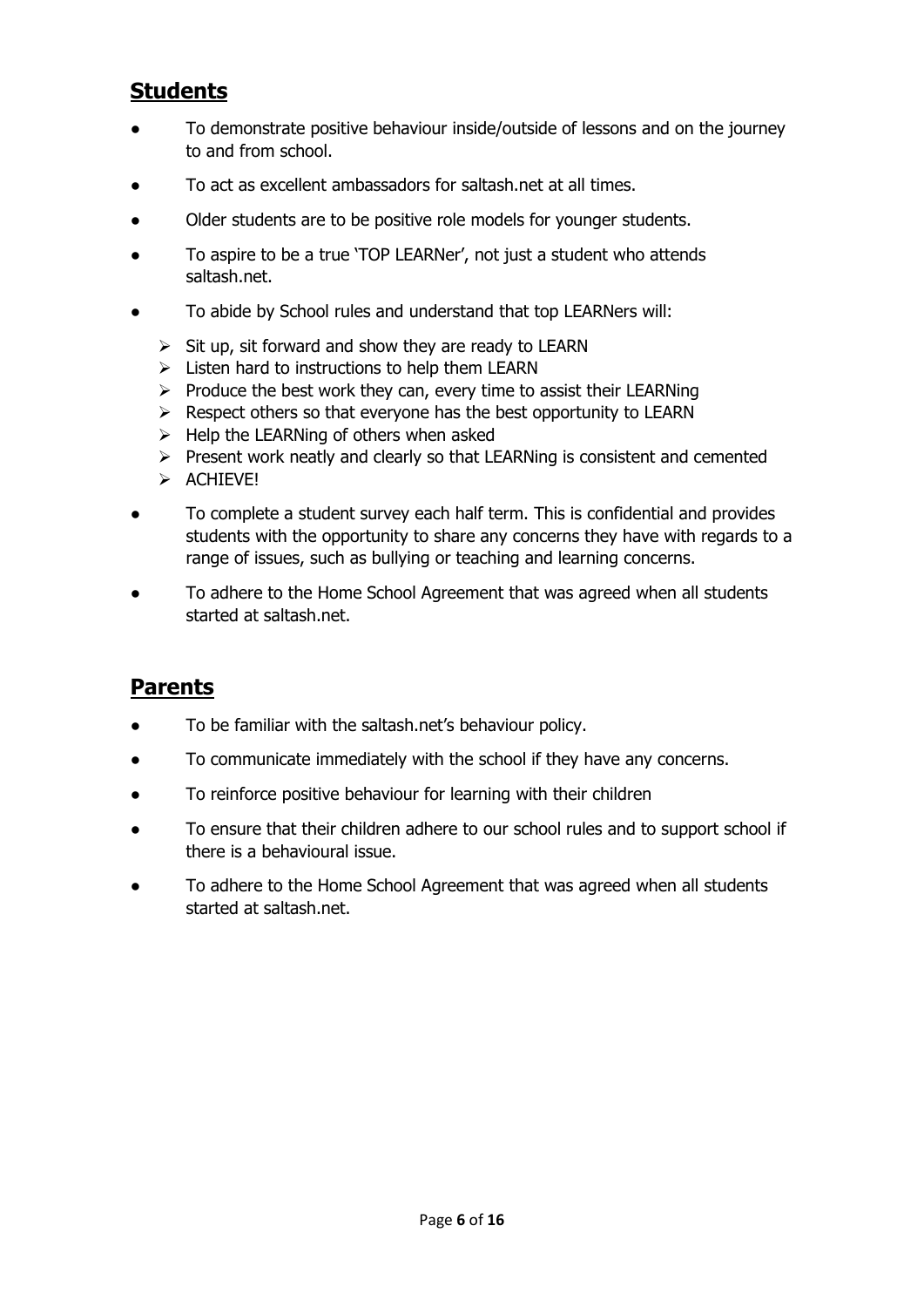## **How positive behaviour for learning is promoted**

The use of Rewards such as:

- **Verbal Praise**
- Smile / Positive body language
- Postcards/letters home
- The Commendation Points System
- Certificates sent home
- Attitude to Learning (A2L) Awards/Commendations
- **Lead LEARNer Lunches**
- Positive phone calls home
- **Effort and Achievement Assemblies**
- Award of school ties for consistently top LEARNing
- A2L Reward Day

## **Managing Behaviour at saltash.net**

Staff at saltash.net will always:

- Always remain calm and objective.
- Anticipate behaviour and try to prevent it from occurring.
- Make the distinction between the behaviour and the student.
- Try to ascertain the root cause of the problem and wherever possible talk to the students individually without an audience
- Communicate empathy by reflecting their viewpoint back so as to defuse the situation.
- Discuss the consequences of their actions and give students' choices. Help them to realise that they are in control and can bring about a change.
- Apologise/admit when they make mistakes.
- Wherever possible, use restorative justice techniques & conferences in resolving issues where there has been a victim or victims.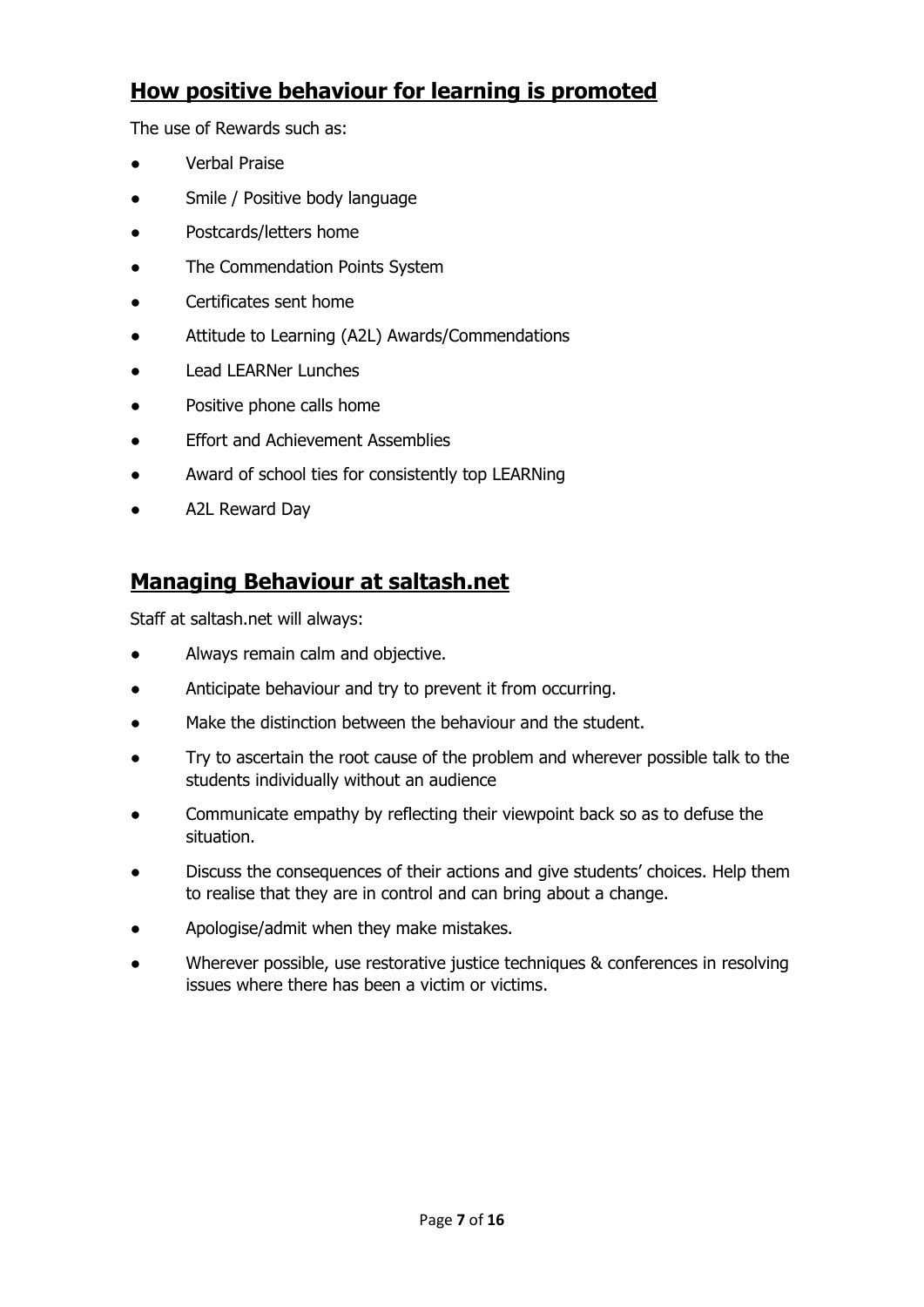The school recognises the importance of leading by example and that modelling high expectations is essential in delivering a positive behaviour management strategy. A child centred approach is required at all times in order to respect the dignity of our students and staff. Students well-being and the development of their resilience is paramount to us and we take active steps to promote this. As a consequence, staff will not:

- make negative comments, especially about a person;
- punish a whole group;
- treat students differently;
- threaten and not carry through those threats;
- impose excessive sanctions
- shout aggressively;
- belittle students;
- ridicule or humiliate;
- compare students with their siblings;
- cause intentional embarrassment;
- label the child instead of challenging the action or behaviour.

#### **Managing Behaviour in Lessons**

Students deserve an opportunity to correct any low level poor behaviour. Teachers should adhere to the following steps in lessons before behavioural concerns are escalated.

#### **Step Process to tackle low level disruption and poor A2L**.

There are clear, unambiguous signs in all classrooms as to what behaviours constitute positive and negative behaviours and A2L. Teachers will refer to these specifically at any time where there is poor LEARNing behaviour and if required will then take the following actions.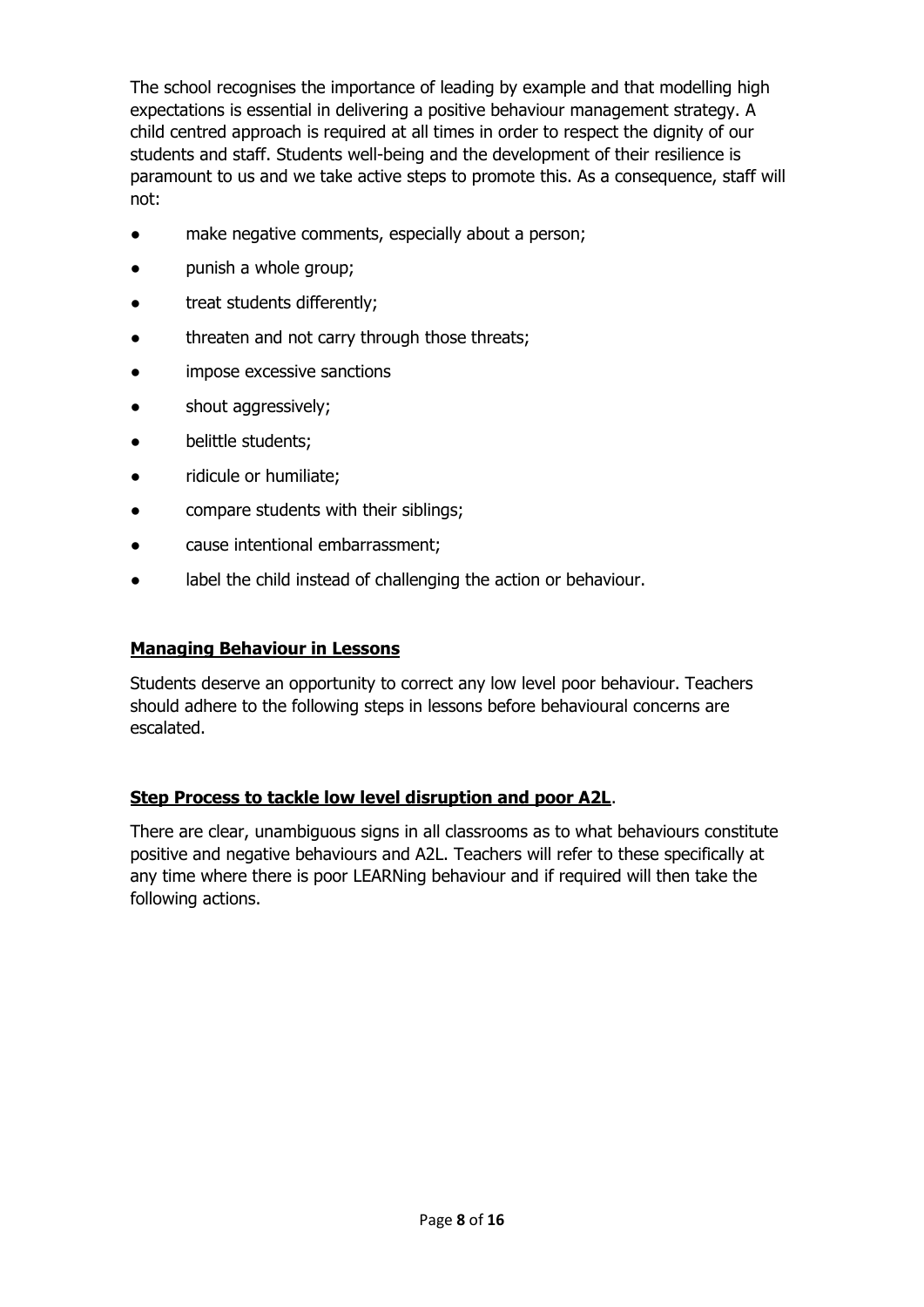#### **4 Steps to Level 1**

- 1 Verbal Warning First Warning Student given opportunity to correct their behaviour.
- 2 Record name on Non-LEARNer board. One strike.
- 3 Second strike on Non-LEARNer board.
- 4 If student would require a third strike they are issued a departmental detention. A letter is generated and sent home to parents explaining what has happened. The student is expected to attend the after school detention on the date set by the department, without discussion or excuse. This will be recorded on the student information management system by the class teacher. This detention will be thirty minutes and will require additional curriculum work to be completed before the detention has been successfully served. If a student fails to behave appropriately in the detention (or fails to attend) it will be immediately escalated to the Senior Pastoral Lead for consideration of placing on a pastoral report and necessitating a parental meeting or placing in a whole school detention or having to spend a day in our internal exclusion provision known as IE.

#### **A departmental detention is a LEVEL 1 sanction/intervention.**

The teacher will record this sanction in their planner/class information system.

If a student's actions mean that they should receive a third departmental detention in any term, it will be escalated from classroom teacher to Head of Year (using a standard behaviour referral form via email) and will become a pastoral behavioural intervention.

#### **A pastoral behavioural intervention is a LEVEL 2 sanction/intervention.**

A pastoral intervention will consist of a detention which will be held by the individual student's Head of Year. In addition the student will be placed on a pastoral behaviour monitoring report, which will require a weekly face to face meeting between a member of the pastoral team, parent/carer and student for a period of three weeks from its onset. This will be used to recognise positive steps in behavioural improvement wherever possible. This intervention will be recorded on SIMS and a written record with targets from each meeting will be kept. The Head of Year will use this intervention as an opportunity to investigate behavioural patterns and to conduct root cause analysis of the student's positive and negative LEARNing behaviours.

If a student fails to keep their targets or requires two pastoral behavioural interventions in any two rolling terms the Head of Year will;

Make a referral to the pastoral Deputy Headteacher.

Make a referral to the SENDCo. (Please note a consultation with the SENDCO *may*, in some cases, lead to an individual behaviour management strategy being agreed on the basis of identified SEND)

Make a referral to the Intervention Panel.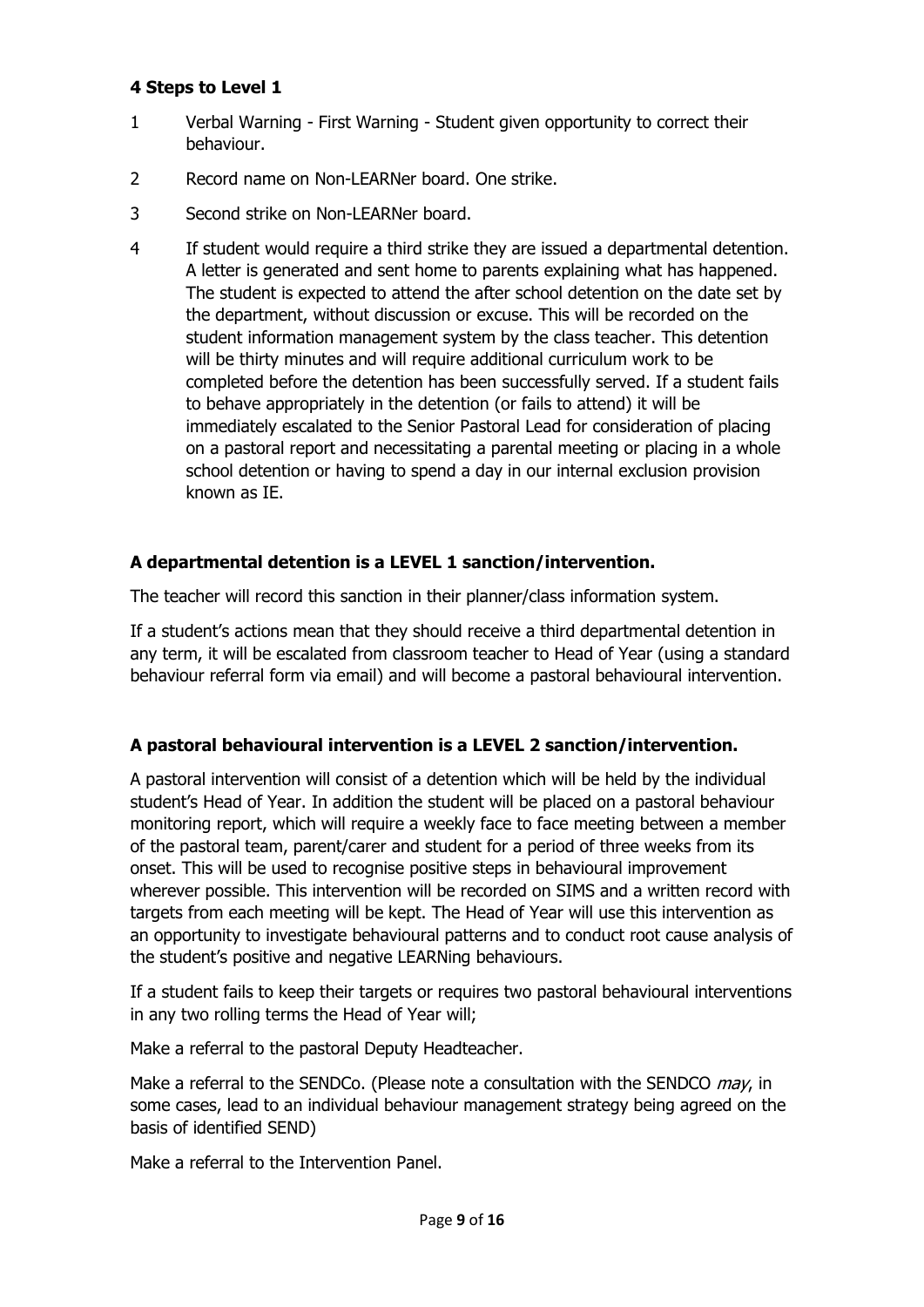#### **A referral to the Deputy Headteacher – Pastoral is a level 3 sanction/intervention.**

At this point the Deputy Headteacher may issue a period in the learning recovery centre, a short or longer term internal exclusion, a fixed term exclusion or, in extreme cases, may recommend moving the student to alternative provision. The action taken will depend on the severity of the issue, a student's previous behavioural record and any other mitigating factors which the Deputy Headteacher may take into consideration.

The student will also be monitored by the SENDCo to ascertain if their behaviour is due to a specific undiagnosed and unaddressed difficulty.

The intervention panel may look to ask our Educational Psychologist to work with and monitor the student to help them address their behaviours.

#### **Example of behaviours requiring sanctions**

The following seeks to give a non-exhaustive list of examples of behaviours and the appropriate sanction. It should be noted that although we seek to work through an escalation process to tackle low-level disruption there are behaviours and actions which will skip parts of the process because of their seriousness or severity

#### **Level 1 behaviours – Classroom teachers and tutors to follow '3 strike' process and issue departmental detention if required.**

Lateness to lesson Talking over others/teacher Failing to produce work of their best standard Disrespecting others Tapping pens Being out of seat without permission Lack of co-operation with staff Calling out Failing to follow instructions Eating in class Having mobile phone out without permission Not presenting work appropriately (failing to date, title, underline with a ruler) Failing to produce homework Failing to listen to instructions Using bad language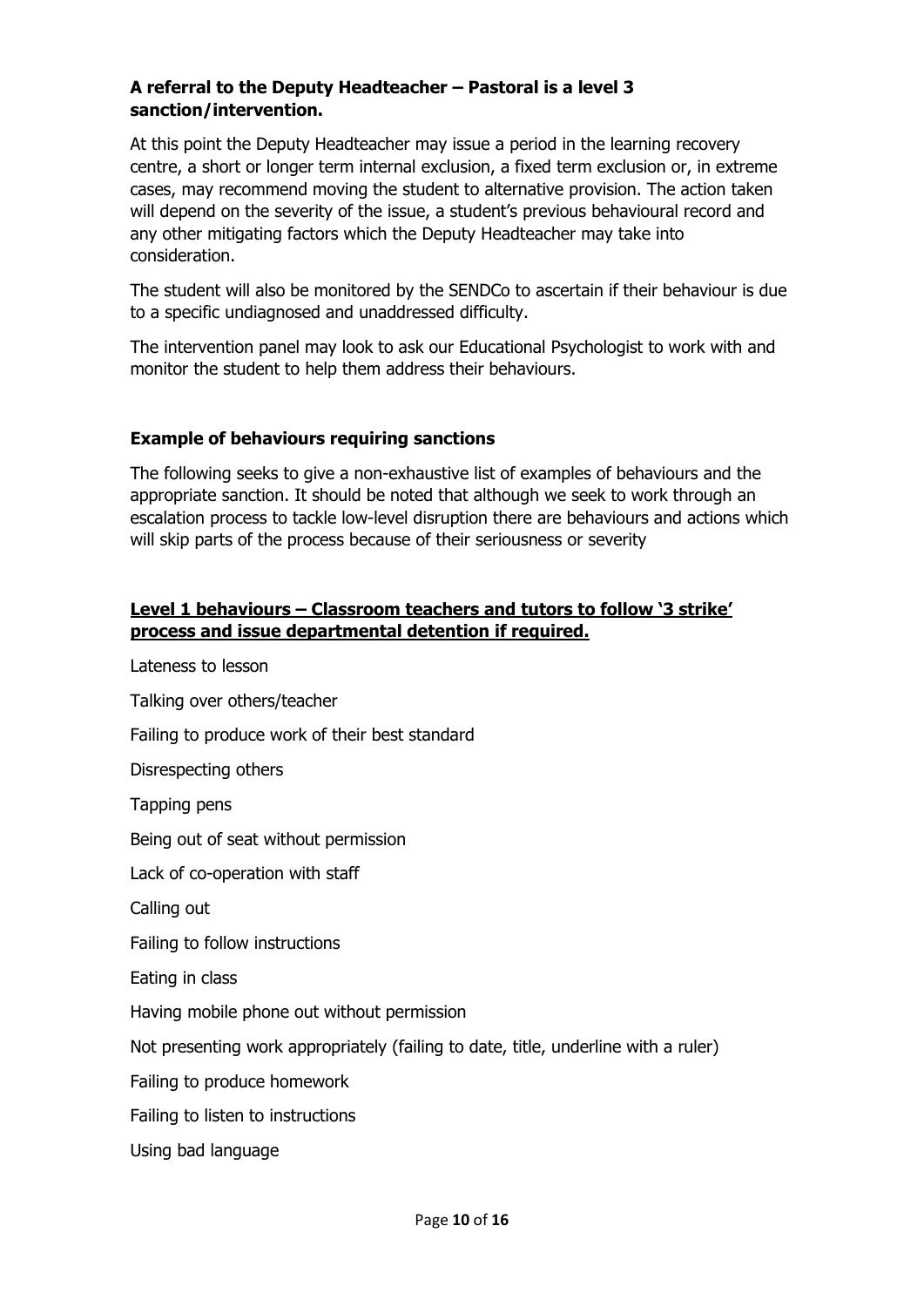#### **Breaches additional to the three strike rule.**

1) Within PE, a 'kit mark' will be issued if a student fails to bring kit to a practical lesson and will not use any kit supplied. A kit mark will earn the student a twenty minute 'call back' at the next available break which the teacher will record on the system. If two 'kit marks' are recorded in any half term, the student will be allocated a formal detention with parents notified by letter as above

2) If homework is not completed a thirty-minute detention can be issued independently of the three strikes system

#### **Level 2 behaviours – Heads of Year/Assistant Heads of Year to issue pastoral behavioural intervention**

Accumulating three departmental detentions from same department in any school term

Persistent disrespectful behaviour to others

Repeated removal from lessons by Attitude to learning (A2L) team

Persistent low level disruption

Persistent uniform violation

Challenging or defiant behaviour

Aggressive behaviour (verbal or physical)

Internal or external truancy

Deliberately blocking exits/doors

Bullying/Harassment/Cyber bullying

Fighting

Disrespect towards the school's environment/equipment/property

Poor behaviour on school transport

#### **Level 3 behaviours – Deputy Headteacher Intervention**

Persistent challenging or defiant behaviour Unprovoked assault of another student Confrontational response to staff Verbal abuse to a member of staff Persistent internal or external truancy Refusal to hand over banned items Failure to respond to pastoral behavioural intervention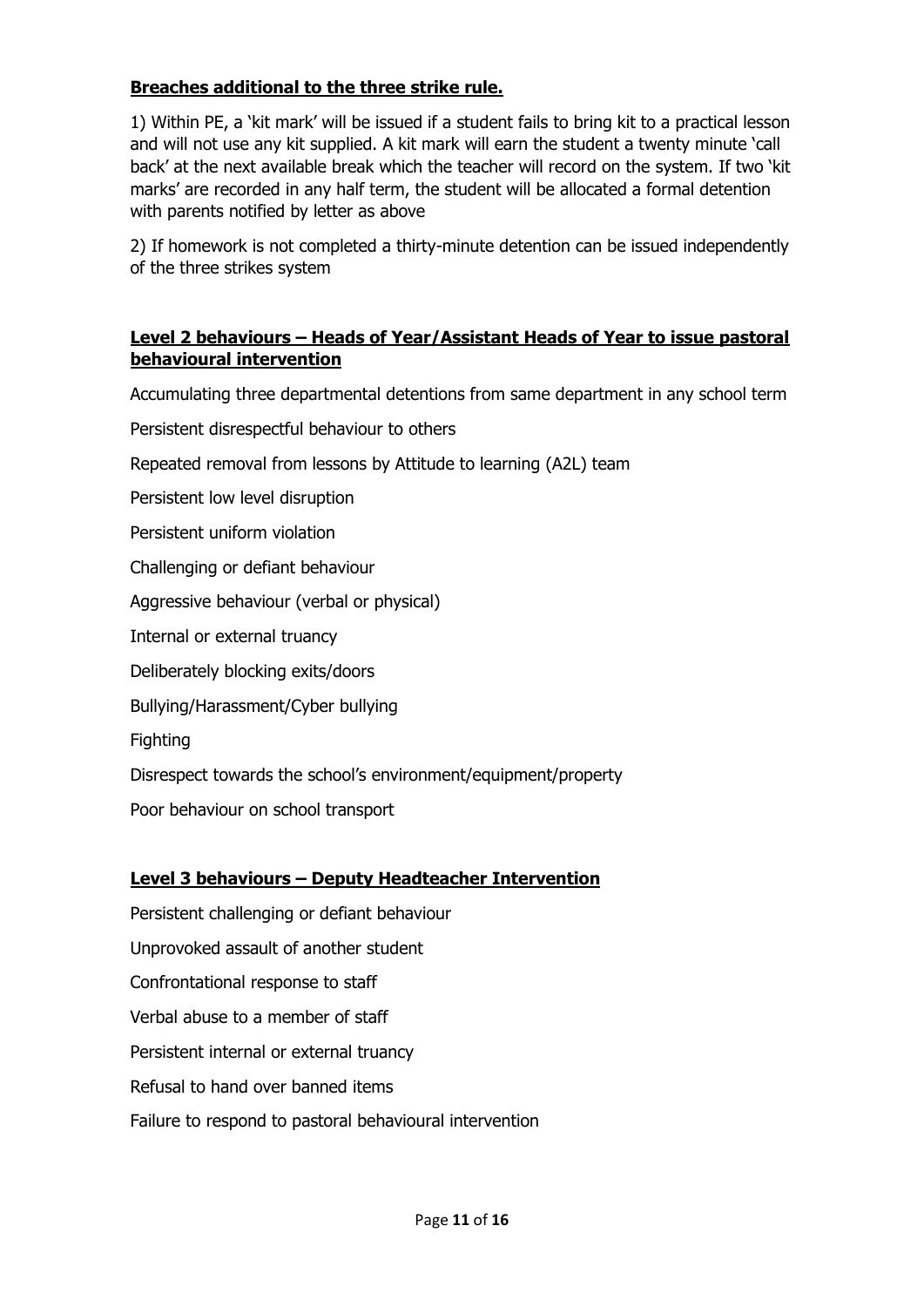#### **Types of Exclusion**

Attitude to learning (A2L).

The school has an internal system called A2L. If a student is failing to co-operate or behaving in a lesson to the degree that it is dangerous to others or persistently disturbing others they will be removed from the class by a member of the A2L team (made up of senior staff). The student will usually be placed in the prescribed departmental parking area, at the pastoral hub, in the I.E or kept with the A2L staff member until the end of that lesson. On occasion the student's behaviour or reaction may be such that they are excluded in the I.E for the remainder of the school day. Parents will be informed by the I.E. Co-ordinator and it will be recorded on SIMS as an internal exclusion if this is the case.

Internal Exclusion (IE).

Students are placed in IE for a serious breach or breaches of the school's behavioural expectations or because they have failed to respond to earlier sanctions. In the IE, Key Stage 3 students will concentrate on English, Maths and Science schoolwork. Key Stage 4 students may additionally work on subject specific material/coursework if it is deemed appropriate. They will also engage with some behaviour realisation work and will have a reintegration meeting (post-exclusion) with IE co-ordinator, pastoral representative and parents. They will be set targets for their mainstream reintegration and this will be regularly monitored by the IE co-ordinator for a period of not less than two weeks.

Fixed term exclusion (FTE)

Only the Headteacher/Deputy Headteacher - Pastoral may use this sanction. If over 5 days in aggregate, in any one term, only the Headteacher (or named senior member of staff if the Head is absent or unavailable) should do this. A reintegration meeting will be held with parents/carers before the child is allowed to return to the mainstream school environment.

#### **Length of Exclusion**

The period of fixed term exclusion is between 1 and 45 days. However, the most usual period would be between 1 and 5 days. If any student is excluded for more than 5 days in any term (in aggregate as well as total), they and their parents/carers must be interviewed by the Governors.

#### **Examples of Level 4 behaviours which may necessitate immediate internal or fixed term exclusion.**

- Continuous/frequent disruptive behaviour
- Extreme rudeness/poor behaviour, aggressive/confrontational behaviour
- Behaviour which is considered unsafe, whether it be towards themselves or others
- Deliberate damage of school property or property of others
- Inappropriate / Unsafe / Illegal use of social media.
- Bullying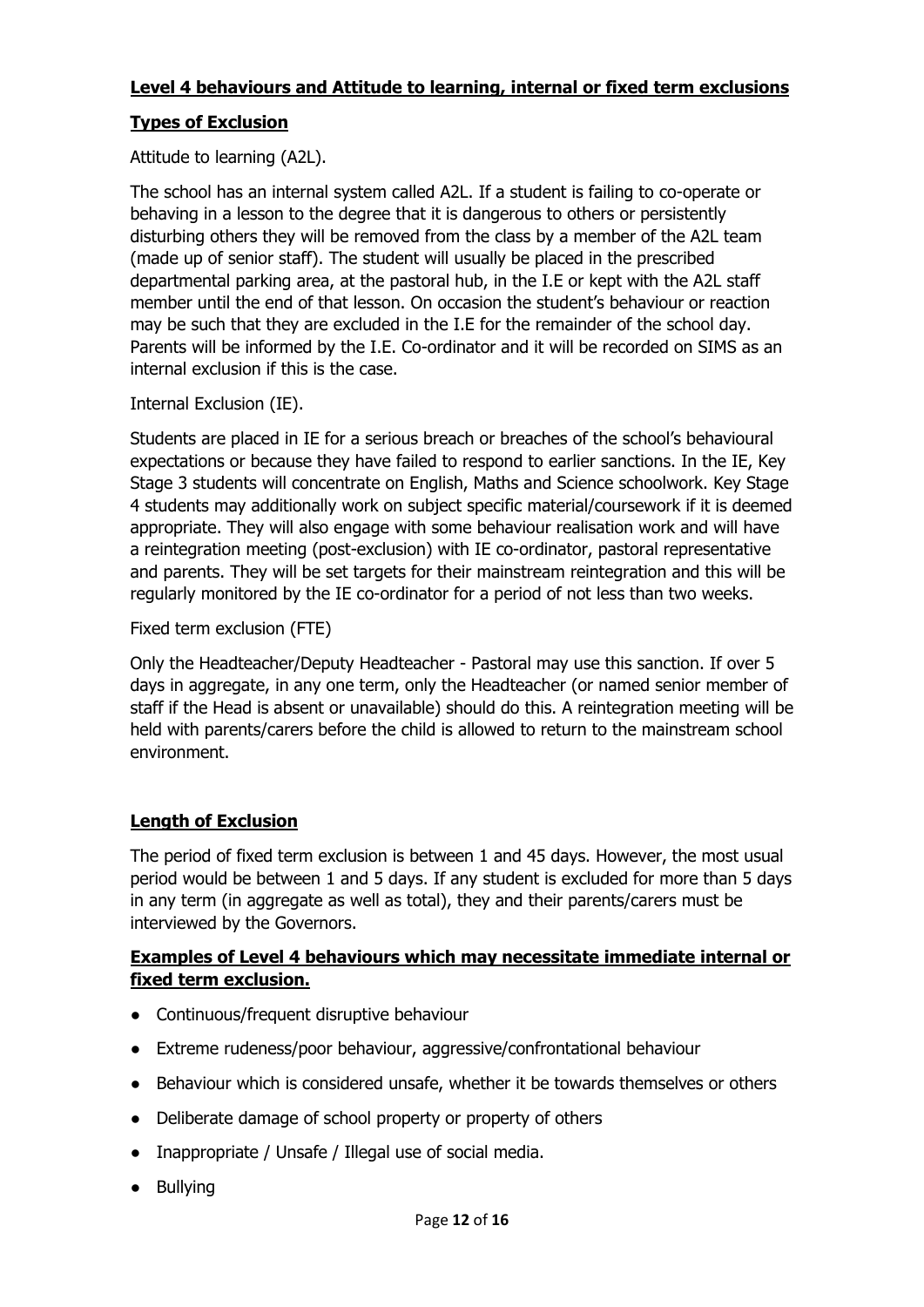- Smoking / Vaping in or around the school premises.
- Being in possession of, or distributing any prohibited substance/material. This can be whilst in school or outside of school.

#### **Examples of Level 5 behaviours and permanent exclusion**

Permanent exclusion will be considered for serious or multiple/persistent breaches of the school rules. This may relate to a first or one-off offence. Only the Headteacher (or named Acting Headteacher) may use this sanction. Example (though not exhaustively) of behaviours include;

Persistent defiant behaviour

Persistent disruptive behaviour

Violence (actual or threatened) towards another student, member of staff or visitor.

The possession or selling or being under the influence of illegal or prohibited substances

The possession or supplying of alcohol

Carrying or use of an offensive weapon

Deliberate damage to property

Theft

Being in possession of materials that may cause injury/damage/offence to self or others

Abusive behaviour of a racist, sexist or homophobic or gender prejudiced manner.

Malicious or false allegations

Sexual misconduct or assault

Bringing the school or the school community into disrepute.

#### **Positive Behaviour Outside of Lessons/Around the School**

#### **Movement around the school**

All students must behave appropriately and safely in school and behave accordingly in a professional and mature manner at all times. Students should keep to the left on corridors. Teaching staff should usually be waiting outside their classroom to greet their class during lesson changeover. Students should enter classes immediately to avoid congestion on corridors.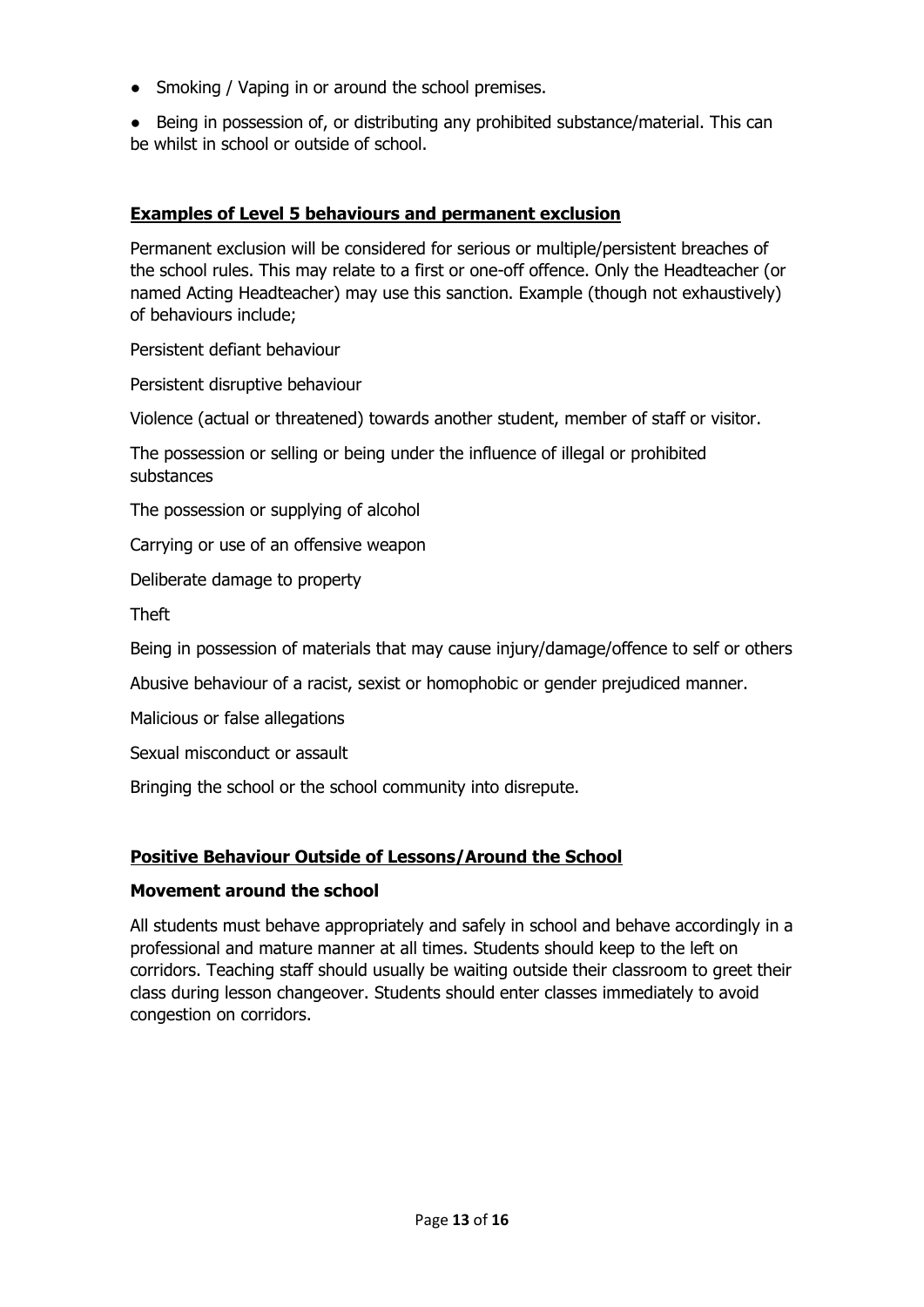#### **Punctuality to Lessons**

Attendance and Punctuality to be logged on SIMs for all lessons to enable students' attendance and punctuality to be tracked throughout the day.

Students are expected to arrive on time to all lessons. When a student arrives late for lessons it is the responsibility of the classroom teacher to investigate and set appropriate sanctions in place. If any student has been detained by a member of staff that will result in them being late for their lessons then a note must be clearly written in their planner/diary.

Students are not allowed to leave lessons at any point unless they have a teacher pass.

#### **End of break and lunch.**

A warning bell will sound at 1125 and 1325. This bell signals students and teachers should make their way to their classrooms to commence periods 3 and 5. Students and teachers should not wait for the second bell (at 1130 and 1330) to move towards their classroom. The second bell signals the start of learning time.

#### **Dress Code**

Students are expected to adhere to the saltash.net uniform and appearance code at all times. The expectations are clearly set out on the school website and in the pastoral hub.

Not adhering to the uniform and appearance code will result in an appropriate sanction being applied by the Head of Year. The expectations of the code include the following:

- Students must wear full school uniform unless instructed to do otherwise.
- Students must wear black 'polishable' shoes.
- Outside coats should not be worn in the school building.
- Only natural hair colours are permitted. Haircuts must not be of an extreme nature.
- Eyebrows no slits or lines are to be cut into eyebrows.
- Only one pair of stud earrings may be worn. No other visible piercings are permitted. No additional items of jewellery are permitted.
- saltash.net PE kit must be worn for PE lessons. Failure to do so will result in a kit mark.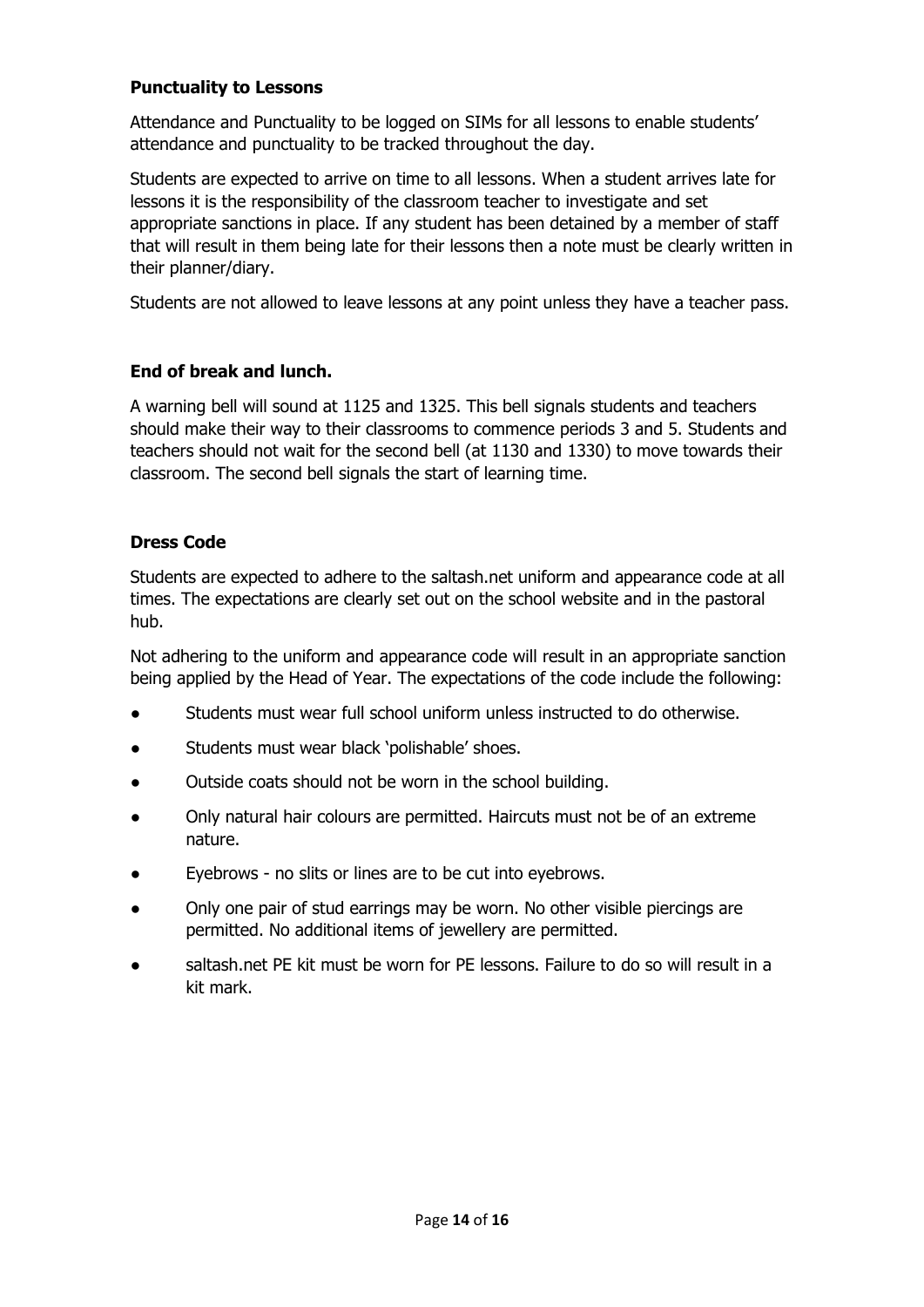#### **Searching and Confiscation**

- Mobile phones are not permitted to be out in lessons without explicit permission from the teacher. If seen in learning time without permission, they will be confiscated and held until the end of the school day.
- Students can be searched for any item that is believed to be against school rules or is of a potential danger to other students. Parental pre-notification is not required. If a student does not co-operate they will be subject to disciplinary action as decided by the Deputy Headteacher – Pastoral/Headteacher.

#### **List of banned items that are not to be brought onto school premises**

- Any weapons or anything modified to become offensive
- Any drugs, alcohol or cigarettes
- Hoodies/Sweatshirts (other than school sweatshirts in uniform changeover period)
- Any inappropriate written material or pictures
- Items that are intended to be sold to other students.
- **Fireworks**

#### **Conduct outside the school premises.**

The school reserves the right to discipline students for misbehaving outside the school premises "to such an extent as is reasonable" (Section 90 of the Education and Inspections Act 2006). The school may discipline students for misbehaviour when the student is:

- taking part in any school-organised or school-related activity;
- travelling to or from school;
- wearing school uniform;
- in some other way identifiable as a student at the school;

The school may discipline students for misbehaviour at any time, whether or not the conditions above apply, if it is felt that it:

- could have repercussions for the orderly running of the school;
- involves cyberbullying or inappropriate use of social media affecting any member of the school community;
- poses a threat to another pupil;
- poses a threat to a member of the public;
- could adversely affect the reputation of the school.